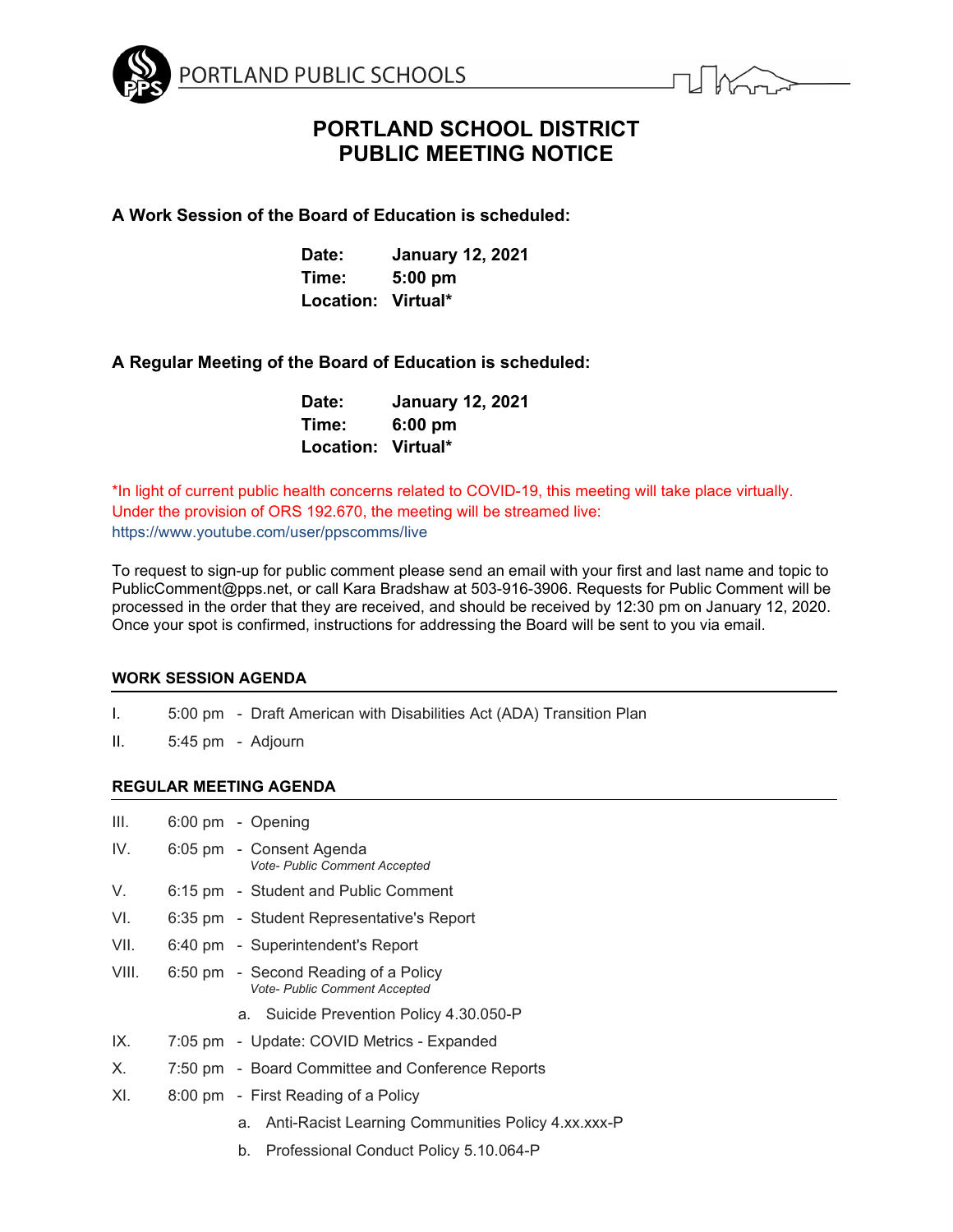| XII.  | 8:20 pm - Resolution to change Dr. Martin Luther King Jr. School Identity and Mascot Name<br><b>Vote- Public Comment Accepted</b> |
|-------|-----------------------------------------------------------------------------------------------------------------------------------|
| XIII. | 8:35 pm - Discussion: Enrollment Balancing Final Phase 1 Scenario for Southeast                                                   |
| XIV.  | 9:20 pm - Discussion: Election of School Board Members by Zones                                                                   |
| XV.   | 9:35 pm - Approving Phase Two of the Internal Performance Audit<br><b>Vote- Public Comment Accepted</b>                           |
| XVI.  | 9:45 pm - Board Leadership Vote                                                                                                   |
| XVII. | 10:05 pm - Other Business / Committee Referrals                                                                                   |
|       |                                                                                                                                   |

XVIII. 10:10 pm - Adjourn

This meeting may be taped and televised by the media. Materials for this meeting are available at the following website: <https://www.pps.net/Page/1791>

The meeting location is accessible to persons with disabilities. Closed Captioning will be provided via the livestream. A request for an interpreter for the hearing impaired or for other accommodations for persons with disabilities should be made at least 48 hours before the meeting to the Board at 503-916-3741.

### **Interpretation & Translation Services - (503) 916-3427**

#### 中文 **| Chinese**

#### 學校翻譯委會

這通告有關波特蘭公立學校教育委員會.若閣下需要有關議會資料內容翻譯或通譯. 請聯略以下的語言聯略人員:

#### **Русский | Russian**

*Это сообщение для проведения открытых совещаний Руководящего Совета Портленского государственного школьного округа. Если вам нужно, чтобы эта информация была переведена на ваш родной язык или вы хотите пригласить переводчика на это совещание, пожалуйста, позвоните:*

#### **Soomaali | Somali**

*Hadii aad u baahantahay turjubaan, ama in laguu turjubaano waxyaabaha looga hadlaayo kulanka dadweynaha iyo gudiga sare ee iskoolada Portland, fadlan la xariir:* 

#### **Español | Spanish**

Aviso para la reunión pública de la Mesa Directiva del Distrito Escolar de Portland. La reunión se llevará a cabo en un lugar accesible para personas con discapacidad. Las personas que asistirán a esta reunión y necesiten interpretación favor de comunicarse por lo menos con 48 horas de anterioridad a fecha de la reunión, para poder hacer los arreglos necesarios. Personas que desean testificar ante la Mesa Directiva deben apuntarse en la lista para los comentarios públicos antes de que inicie la reunión.

#### **Tiếng Việt | Vietnamese**